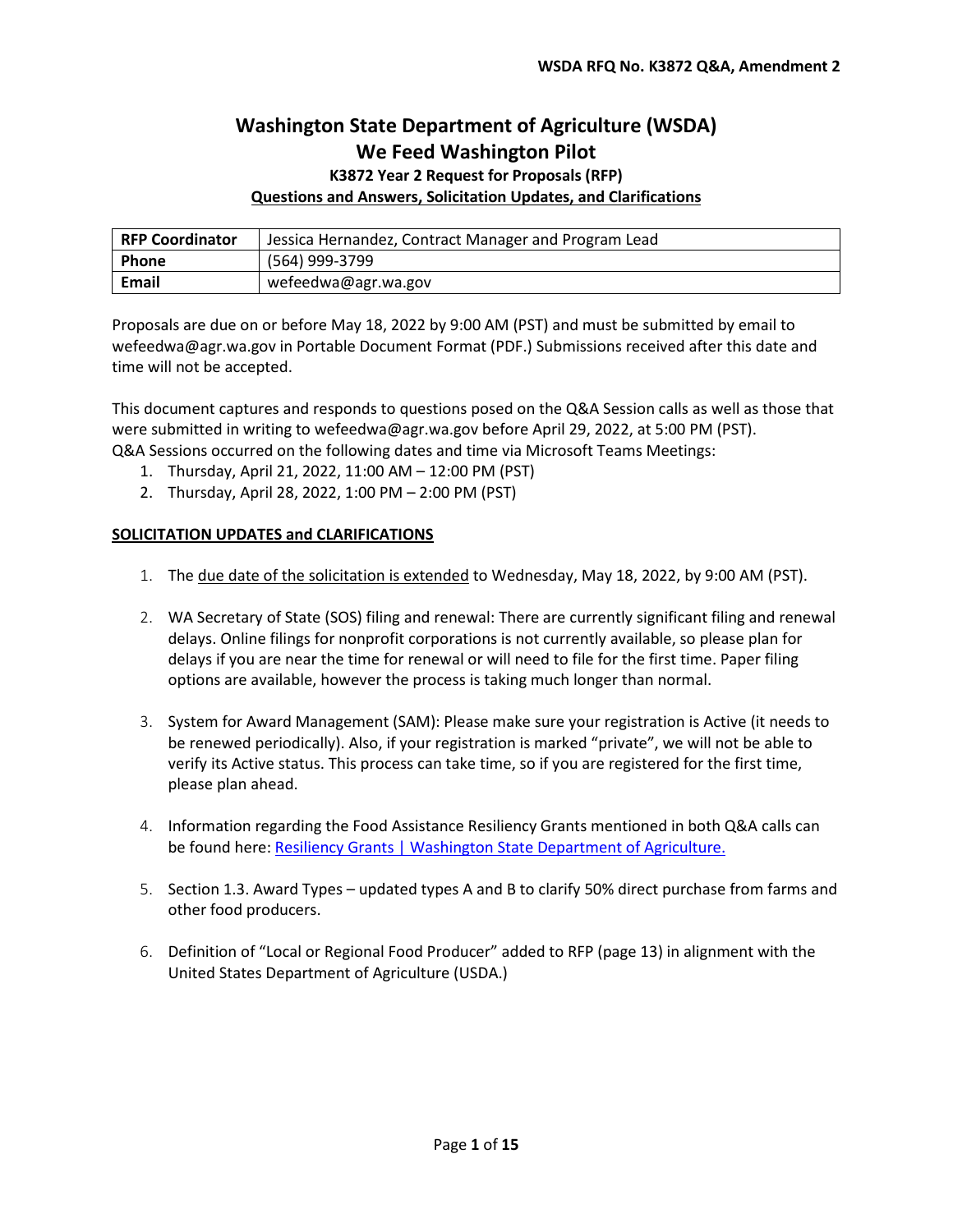## **QUESTIONS and ANSWERS**

- 1. Please provide the Exhibits as separate Word documents.
	- a. Yes, please email us a[t wefeedwa@agr.wa.gov](mailto:wefeedwa@agr.wa.gov) and we can email the Exhibit documents directly to you.
- 2. Where can I find information about the external reviewers?
	- a. Yes, please email us a[t wefeedwa@agr.wa.gov](mailto:wefeedwa@agr.wa.gov) and we can email the Application document directly to you.
- 3. In the category of food boxes, what is the difference between bulk food vs. food box equivalents?
	- a. For award type A, "food box equivalent", you'd be supplying the varied contents of an individual food box based on the menu you propose, but whether or not those items are co-packed in a box or bag is based on the need of Last Mile Distribution Partner(s). For example, if your food box menu includes produce items, 2 shelf stable food items, and 1.5 pounds of protein, and your LMDP indicates that they are moving to a shopping model and would like 200 food box equivalents rather than pre-packed boxes, you could supply and bill the following: 800 produce items (200 units each of 4 produce types), 400 shelf stable food items (200 units each of 2 shelf stable food items) and 300 pounds of protein. That is an example of a 1-to-1 equivalent for which you could bill for 200 food boxes.

This allows flexibility for organizations that are interested in shopping models, because we recognize allowing people to select the food they want results in less food waste and a more dignified, consumer-driven experience.

The supplemental food award type is more aligned for very large purchases of truckloads of produce, or large orders of culturally relevant food items (canned goods, halal meat, etc.) that are otherwise hard to access at food banks.

- 4. My question is related to the procurement requirements for federally funded food programs. Can you please explain if Bidders need to get bids for the produce they are procuring and where to find guidance on that?
	- a. Please refer t[o 2 CFR 200.320 Methods of procurement to be followed.](https://www.ecfr.gov/current/title-2/subtitle-A/chapter-II/part-200/subpart-D/subject-group-ECFR45ddd4419ad436d/section-200.320)
- 5. Page 5, Section 1.3 Award Types, Item B. We Feed WA Fresh Food Boxes: this section states Fresh Box menus must include 6 produce items that rotate from delivery to delivery to ensure variety for the people seeking emergency food relief. Is it acceptable to rotate the menu weekly for organizations receiving multiple deliveries per week?
	- a. Yes, it is acceptable to change the produce mix weekly if you are delivering to locations multiple times per week.
- 6. Regarding the provision that at least 50% of items must be procured directly from farms and other food producers, is the requirement 50% per contract, per delivery, per month?
	- a. The requirement is 50% over the duration of the contract, recognizing there are seasonal challenges. You have options to manage that in the best way you see fit. The intention here is really to strengthen the local supply chains and maximize the value getting into the hands of local farmers and producers as opposed to paying for multiple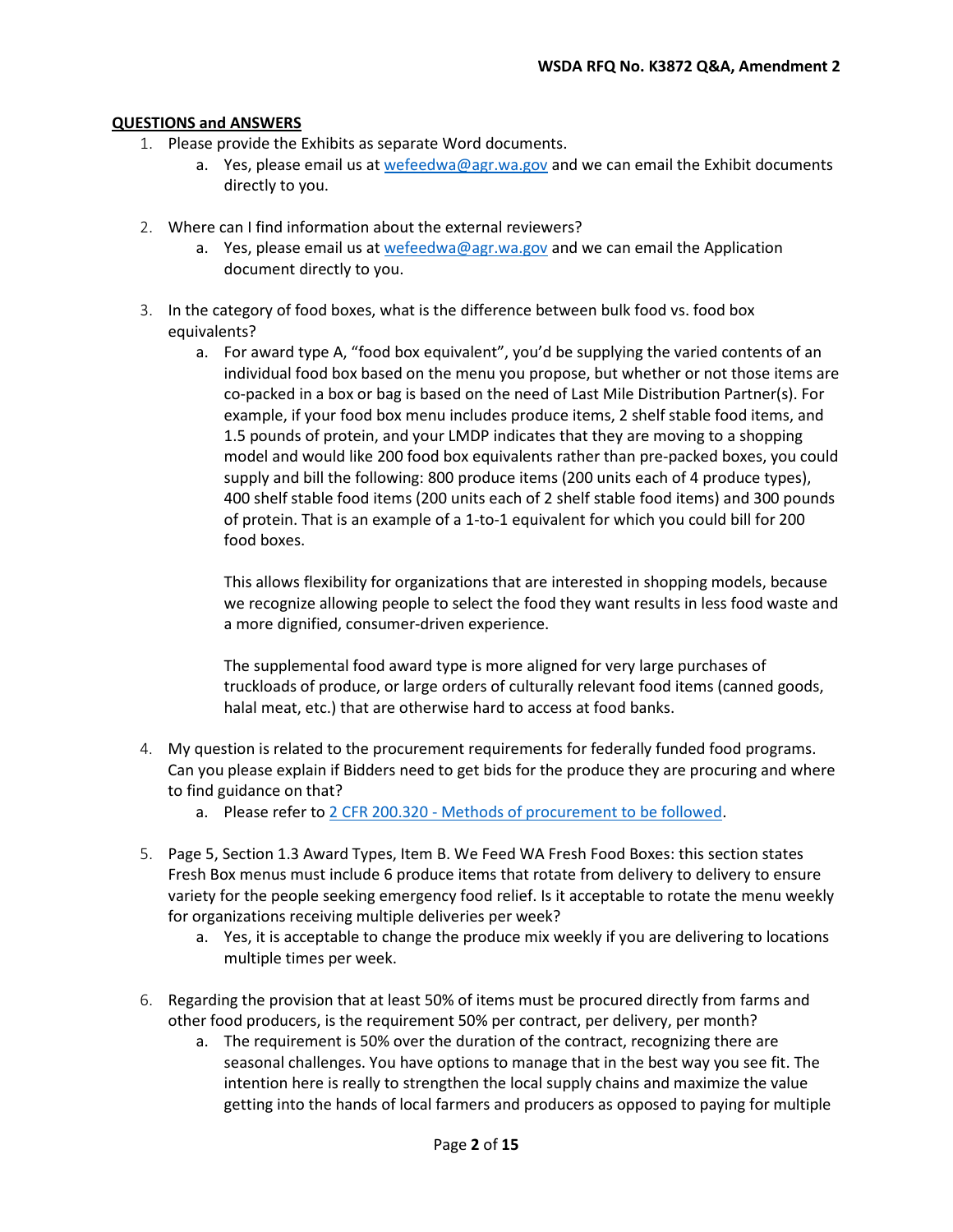markups to go through an extended supply chain before foods reach the end consumer.

- 7. For purchasing of produce over 2,000 lbs per day, a PACA license is required. Does this apply to all purchases in the program? How does this affect organizations that are purchasing directly and distributing, especially if they are purchasing directly from farms?
	- a. Please visit  $\rightarrow$  <https://www.ams.usda.gov/rules-regulations/paca/licensing>

"In general, any person who buys or sells more than 2,000 pounds of fresh or frozen fruits and vegetables in any given day is required to be licensed under the PACA. Wholesalers, processors, truckers, grocery wholesalers, and foodservice firms fit into this category.

A person who negotiates the sale of fruits and vegetables on behalf of another person is required to be licensed on the first transaction. A person operating in this capacity may be considered to be a commission merchant, broker, or a growers' agent. A broker handling only frozen fruits and vegetables, however, is not subject to the PACA licensing requirements until the invoice value of the total negotiated sales exceeds \$230,000 in a calendar year.

A person selling at retail is subject to a PACA license once the invoice costs of fresh and frozen fruits and vegetable purchases exceed \$230,000 in a calendar year."

To obtain more specific information about licensing requirements or to apply for a license telephone toll free at 1-800-495-7222 (PACA).

- 8. Who will enforce quality controls and safety for public consumption?
	- a. For any food purchased through this contract, the Contractor is responsible for ensuring that partners and vendors comply with federal and state food safety laws, rules and regulations. WSDA Food Safety programs are available as a resource: [https://agr.wa.gov/departments/food-safety.](https://agr.wa.gov/departments/food-safety)
- 9. For procurement of processed foods, WSDA recommends that the Contractor obtain confirmation of the processor's wholesale license and license number.
	- For procurement of fresh produce, WSDA recommends that the Contractor confirm:
		- o Option A: Self-attestation that the vendor is Good Agricultural Practices (GAP) certified.
		- $\circ$  Option B: Self-attestation that the vendor has attended Produce Safety Alliance (PSA) Grower Safety Training AND has a Food Safety Plan. The plan must include:
			- A designated person who is responsible for the farm's food safety plan and recall procedures.
			- **Produce with known or reasonably foreseeable contamination is not** harvested, distributed or otherwise sold for human consumption.
			- At least annually and upon hire, all employees are trained on principles of food hygiene and produce safety, the importance of health and personal hygiene, and any other produce safety practices specific to an employee's duties.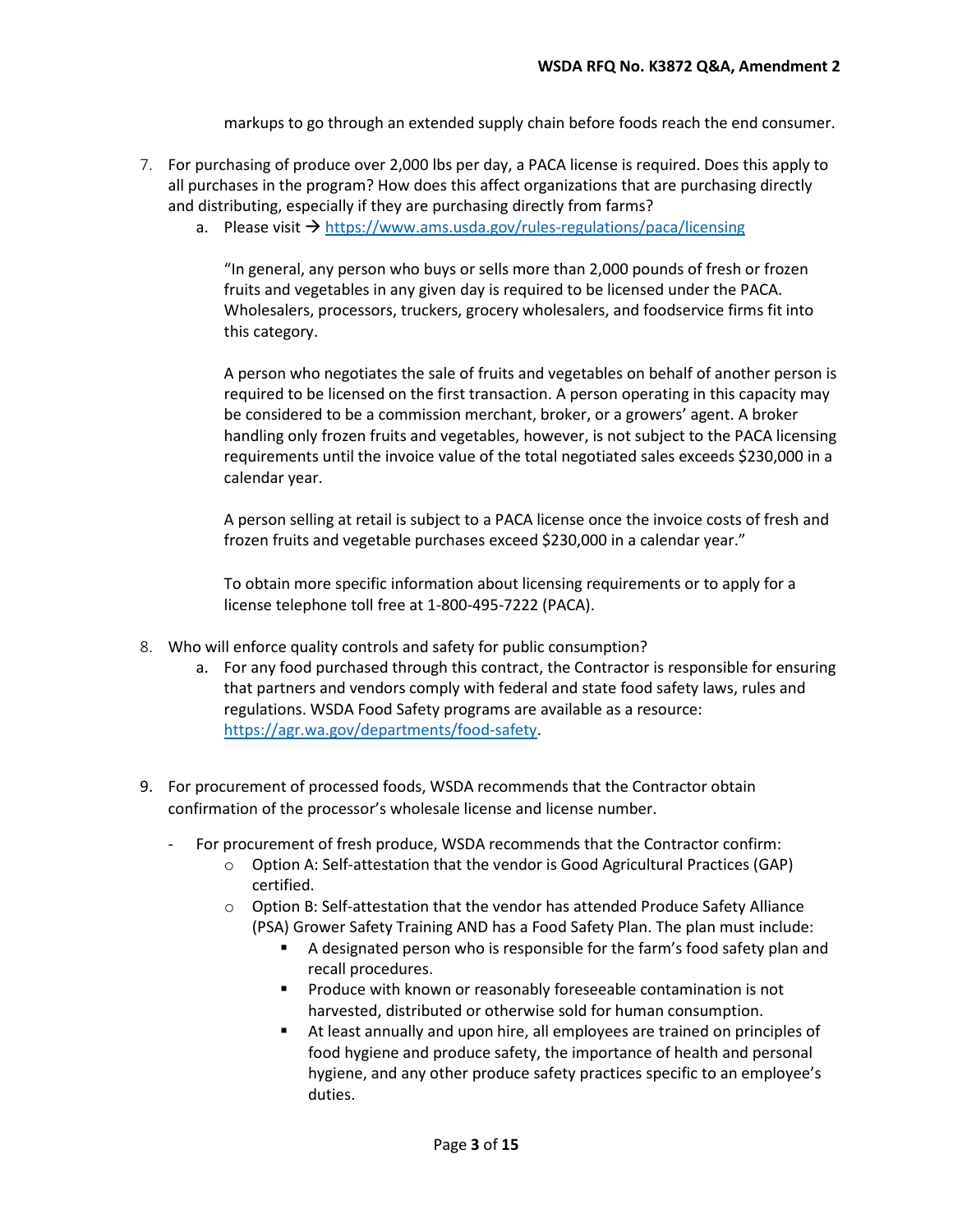- Employees actively monitor and mitigate risks pertaining to contamination or cross-contamination caused by humans, animals and pests, soil amendments, tools and equipment, water, and other environmental factors that may directly affect produce.
- **Toilets and handwashing facilities are readily accessible, regularly cleaned,** and adequately maintained with soap, water, toilet paper, paper towels or other hand drying device, and trash can.
- All food contact surfaces are inspected, maintained, and cleaned and, when necessary and appropriate, sanitized as frequently as reasonably necessary to protect against contamination of produce.
- 9. It is understood this is a different program than year 1, however, in year 1 we have been producing boxes for other WSDA Contractors. Looking at the wording that there is a 50% famer or producer requirement (which is awesome): if we continue providing boxes to other WSDA Contractors in year 2, we are concerned about how they could meet that requirement and what our role would be.
	- a. Please see amended RFP which includes a new definition of "local or regional food producer." Please also note that the description surrounding the 50% procurement from farmers section has been amended to include local or regional food producers.
- 10. Is May 6th the deadline for the \$1,000 service contract or the application itself?
	- a. May  $6<sup>th</sup>$  is the due date for the Community Proposal Reviewer application. The RFP proposal due date has been extended to May 18<sup>th</sup> by 9:00 AM PST. All Community Reviewers will be eligible for a \$1,000 service contract for performance of review responsibilities, however no payment is guaranteed or issued until a contract is executed with each selected reviewer. Community Reviewer selection and notification will take place on Thursday May 12, 2022.
- 11. Where in the RFP is the 50% direct buy from farms requirement?
	- a. See pages 5-6 (Section 1.3)
- 12. Can an organization spend 50% of their food budget purchasing premade boxes and 50% directly from farms to qualify?
	- b. As long as Contractor is purchasing at least 50% of the food purchased from farmers or local or regional food producers that is sufficient.
- 13. Is 50% weight, cost, or count?
	- a. The 50% requirement is based on cost (purchasing).
- 14. Can commercial fishers be included in the 50%?
	- a. Yes, local or regional food producers are included in this requirement, including commercial fishers.
- 15. Can organizations offer prepared food as a part of this project?
	- a. Yes, this is allowable. All prepared food must be retail food code compliant, as well as meet local public health requirements; food safety standards are paramount.
- 16. Provide clarification regarding the statement that WSDA "reserves the right to require delivery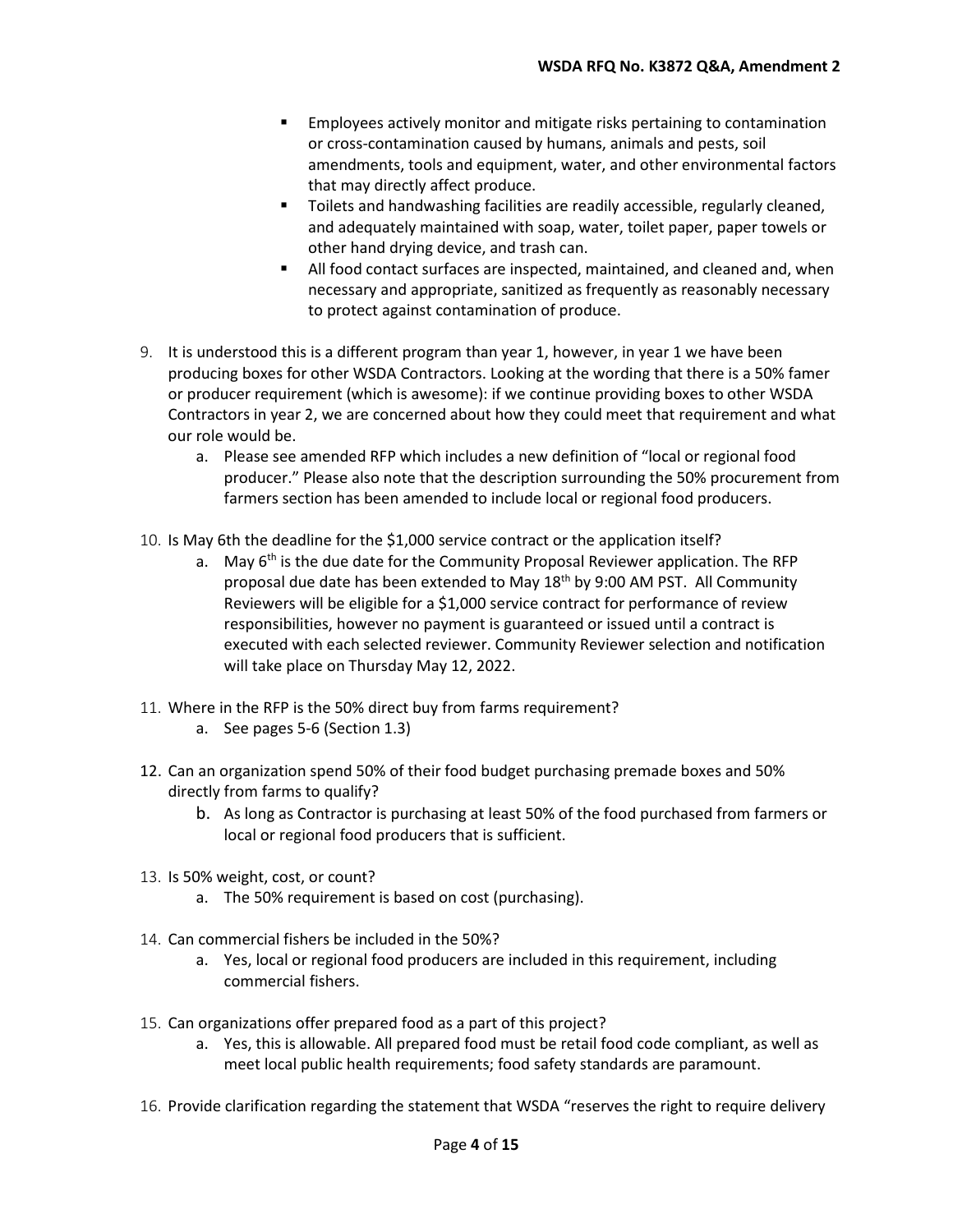to specific sites within a Contractor's final distribution region" (Award Types A, B, and C.)

- a. What this means for We Feed WA Emergency Food Boxes (Award Type A) and Supplemental Emergency Food Procurement, Logistics & Distribution (Award Type C): WSDA will not be directing which hunger relief organizations and what geographic locations organizations will serve as that information should be clear in the proposal and outlined by the Bidder. However, if the Contractor is serving a county that is impacted by severe circumstances like natural disaster, WSDA may request the Contractor shift resources to assist with a specific emergency response.
- b. What this means for We Feed WA Fresh Boxes: Please note the fresh boxes are prescribed produce boxes that WSDA Food Assistance (FA) Programs have allocated to their partner organizations based on separate request process. Bidders interested in serving assigned Food Assistance partners should provide a bid submission in response to Section 1.3 Award Types, Item B. All successful Contractors for this category of service will have Last Mile Distribution Partners (LMDPs) assigned to them. The distribution for counties is related to where food is distributed, not where it is procured.
- 17. Regarding eligibility, my firm itself does not meet the requirement of having at least 1 year of experience procuring or distributing emergency food, since my firm does not work in the emergency food space; rather, it provides consulting, business planning, and contracting of technical assistance services. Is this requirement waived for the Technical Assistance Services bid?
	- a. No this requirement is not waived for technical assistance services bids. All organizations that submit a bid for any category listed in the RFP must directly meet the minimum requirement of at least 1 year of experience procuring or distributing emergency food. Firms that do not meet the minimum eligibility criteria may collaborate with an eligible Bidder to propose services as a subcontractor.
- 13. Sample Technical Assistance Proposals: Does WSDA have any previous Bids, Proposals, or Statements of Work for Technical Services, perhaps from another contract, that I can request under the Freedom of Information Act? If so, I can submit a request through the proper FOIA channel.
	- a. No, WSDA does not have any samples of previous bids, proposals, or Statements of Work for Technical Services related to the We Feed WA Pilot Food Program as these services have not been provided before.
- 18. For the total maximum contract a company can apply for, can you clarify if it is 25% of the total award funding or 25% of the individual category? For example, on Page 11 (Section 1.6), it states that the Technical Assistance category will be up to \$670,450. Does this mean that a firm can apply for only \$167,612.50, or is it not limited to this amount?
	- a. The total maximum contract a company can apply for is 25% of the total award funding available for this RFP. For example, a firm could apply to receive the full amount of \$670,450 available in the Technical Assistance category.
- 19. Regarding ADA, Women Run, over 55 and Veteran certifications; as a non-profit I cannot register or get certification with this. Is disclosure enough for contract bid purposes, or are you requiring proof?
	- a. This is not a requirement or minimum qualification of this RFP. If this question is in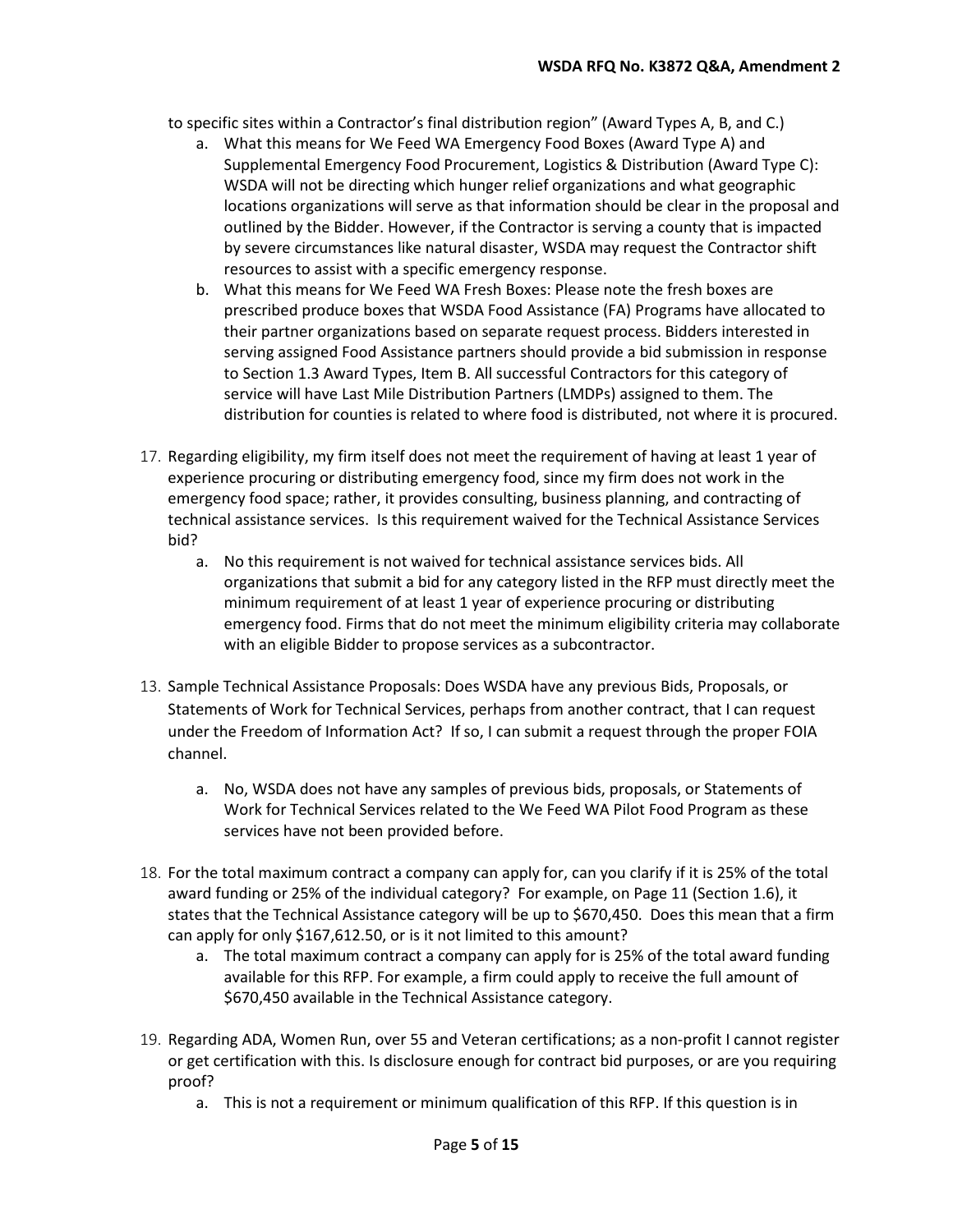reference to the OMWBE Certification listed on the "Checklist for Submission", please note that OMWBE Certification is optional, not required, and not scored for the purposes of consideration for this RFP.

- 20. If a company has been selling to a company involved in the program, would that qualify them? There is a company that shares warehouse space with us and the company is very much interested in getting involved more so than just selling items to us and continues to assist with product and transportation in other programs. Would that qualify this company to bid?
	- a. The requirement is that the organization must have experience procuring and distributing food directly within the emergency food space including procurement, coordination, delivery, relationship with hunger relief organizations, connecting with community to ascertain need, etc. The individual or entity in their own assessment must be able to meet all requirements to apply directly for the RFP. WSDA encourages collaboration with food system partners that do not independently meet the minimum eligibility requirements.
- 21. I guess secondly, if we were a subcontractor (like we offered in the current round) to a company wanting to bid would that fill the requirements?
	- a. No, each Bidder must meet the requirements on their own to apply for a contract direct with WSDA. An alternative would be for an eligible business or organization to collaborate with the ineligible vendor or business to include their work into the eligible business's proposal.
- 22. Will the Q&A session recordings be available?
	- a. WSDA will not be publishing the Q&A session recordings, as those are used for transcription of the Q&A only. We will, however, be posting Q&A to WEBS and the WSDA website by May 3, 2022. If a Bidder downloaded this RFP from the WSDA website located at: [Contracts and Procurement | Washington State Department of Agriculture,](https://agr.wa.gov/about-wsda/contracts-and-procurement) the Bidder is responsible for checking the website during the RFP process to ensure receipt of the written Q&A, if they desire it.
- 23. If Bidder believes they can service the maximum in multiple categories, should they bid the maximum in each of those categories independently, or split the maximum between the categories?
	- a. WSDA looks to the Bidder to use their business acumen and judgment when determining the parameters of their proposal that work best for the Bidder's organization or business while making the most impact towards meeting the goals of the We Feed WA Pilot Program. Bidder's Proposal may not be above the dollar threshold defined for each unique award category of funding, nor may the total proposal amount across all categories be over 25% of the total funding available.
- 25. What reporting does the Bidder need to maintain regarding direct from farm purchases versus other alternative vendor sources?
	- a. Bidders should be prepared to keep detailed purchasing records of all purchases by vendor in a way that the amounts purchased direct from farms and other local and regional food producers can be broken out and reported separately from other vendors.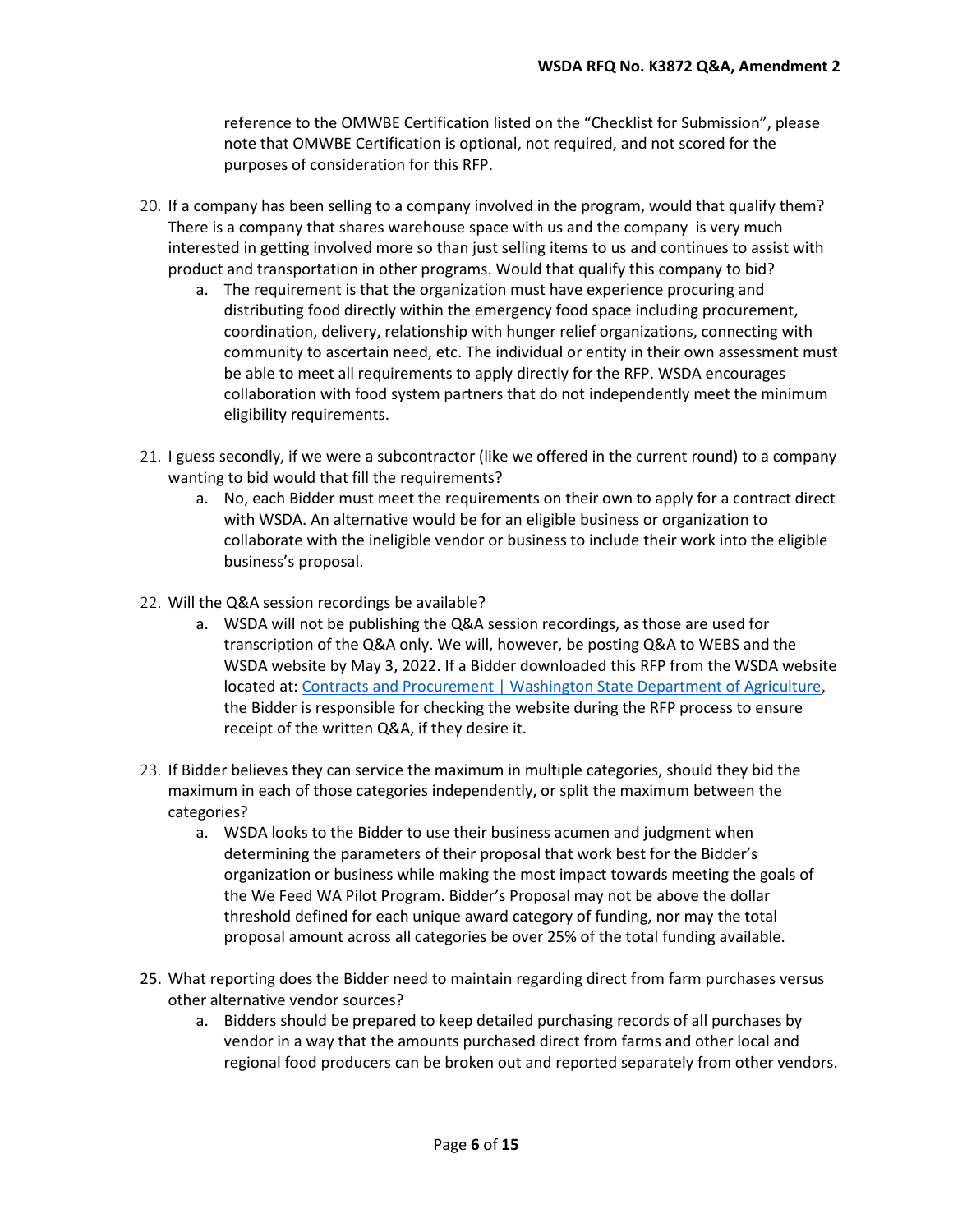- 24. I'm looking to clarify the 50% direct buy from farms and producers do items purchased have to be exclusively grown at the farm? For instance, one of our partners, also a farm, often gets kicked loads of good food from major retailers etc. When we buy these we are invoiced by the partner directly. Does this qualify as purchasing from a farm or no since they didn't grow the product?
	- a. The 50% direct buy verbiage is in relation to purchasing directly from farmers and local or regional food producers (see definition of the latter on page 13 of the RFP.) Food products sold by a local farmer that didn't originate on the farm would still qualify as procurement from a local or regional producer.
- 25. As we are preparing an application for the We Feed WA RFP, do we need to include information on the Food Assistance (FA) allocation we are anticipating receiving, or is this from a separate allocation of funds?
	- a. This is a separate allocation of the same funds. These funds are specifically for Food Assistance Contractors, but you are welcome to apply for the other award types (so all other award types except the one called "Fresh Boxes.")
- 26. Can you confirm 1) we are restricted to distributing the fresh boxes in King County (as TEFAP Contractor for this county), and; 2) we are restricted to distributing the fresh boxes to subcontractors (TEFAP based on our food assistance contract)?
	- a. This question is specific to an allocation of Fresh Boxes made through WSDA's Food Assistance Program and will be addressed separately, directly with Contractor.
- 27. Is the technical assistance award category available to an organization to provide their subject matter expertise in the form of technical assistance as part of the contract or, alternately, are organizations able to apply if they are seeking to get outside consulting and help to support their proposed contracts?
	- a. The Technical Assistance (TA) award type is intended for Bidders to submit a proposal to WSDA to provide their subject matter expertise and technical assistance to Apparent Successful We Feed WA Contractors, Vendors and the Last Mile Distribution Partners.
	- b. The TA award is intended to provide technical assistance to the ecosystem of vendors and partners necessary to the success of the We Feed WA Pilot Food Program. Bidders may include subcontractors in their Technical Assistance proposal to provide consulting and services that they proposed are necessary and beneficial to the success of the second year of the pilot.
- 28. Page 12 of the RFP states there is \$2,227,410 of funding for the NW Region for the emergency box and the fresh box programs. Does that include the funds that have already been set aside for the Fresh Boxes referenced in your recent emails?
	- a. Yes, the \$2,227,410 figure includes the monies for the Fresh Box funding information sent to participating Food Assistance organizations on April 25, 2022.
- 29. Does the food associated with the We Feed WA Emergency Boxes need to literally arrive in a box or a one box per family style, or can it arrive "cased out" or in bulk and then be used in a shopping style model food security intervention activity?
	- a. WSDA is unable to advise which Award Type best suits a Bidder's programming and organizational capacity. See the response to question 3 to differentiate the intent of food box equivalents vs. bulk food.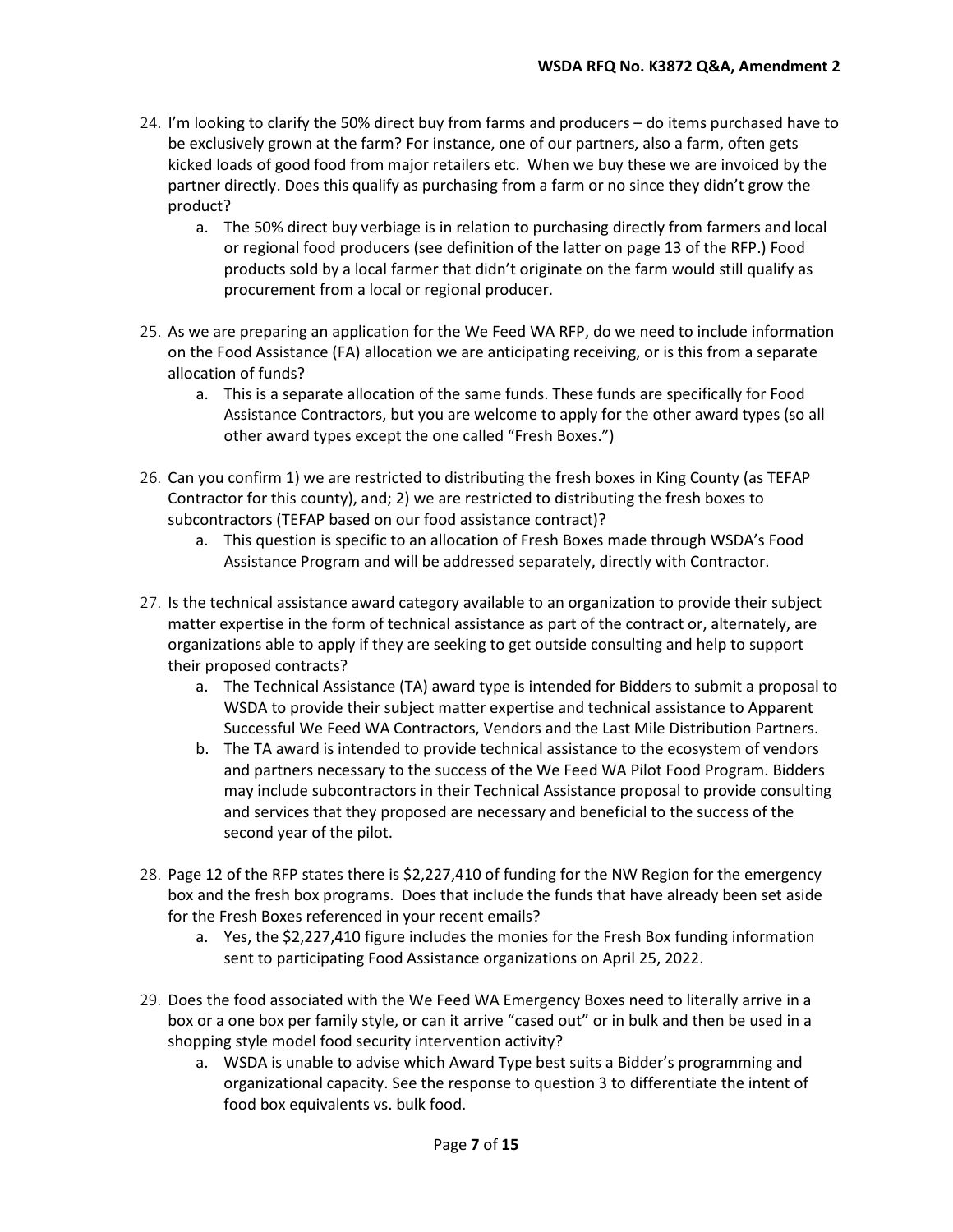- 30. The food bank is set up to allow for a shopping style food bank. If we seek support for this program, is it more appropriate to apply under the We Feed WA Emergency Box category OR the Equity-Centered Household and Local Distribution category?
	- a. WSDA is unable to advise which Award Type best suits a Bidder's programming and organizational capacity. Award Types A, C, and D could all support a shopping style food bank, depending on the Bidder's approach to the project. Be advised that Award Type D is meant to stress the unique and non-traditional models of distribution that prioritize equitable, culturally responsive food access for Black, Indigenous, and People of Color and other socially disadvantaged groups. Traditional emergency food distribution programs like food banks, food pantries, and meal programs are also encouraged to visit [WSDA's Food Assistance Resiliency Grants](https://agr.wa.gov/services/food-access/hunger-relief-resources/food-assistance-grants/resiliency-grants) for additional grant opportunities.
- 31. Can we pay \$1,000 for technical assistance with our proposal?
	- a. The Technical Assistance Contract is for prospective Contractors to apply to provide technical assistance to fellow WFW Year 2 Contractors, Vendors, and Last Mile Distribution Partners after awards are made and contracts have been finalized. For instance, if one of the prospective Contractors has significant experience with the CFR200 Uniform Guidance, they could apply to do a training for all WFW Contractors to help them with Federal funding and regulation compliance. Per section 2.14 Costs to Propose, WSDA is not liable for any costs incurred by the Bidder in preparation of a proposal submitted in response to this RFP. No costs to propose should be included in a Bidders proposal to this RFP.
- 32. Can you share a link to WEBS?
	- a. <https://pr-webs-vendor.des.wa.gov/>
- 33. Do contents in the Emergency Food Boxes or Fresh Boxes need to be packaged? For instance, can we pack corn in a husk without it being in a bag?
	- a. It depends on what the produce item is and what your last mile distribution partners want and need. That said, the corn in a husk is a perfect example of something that doesn't need to be in a bag. Bagging loose greens or small items like berries would likely make transport of the items safer to reduce the chance of damage to the contents.
- 34. When you say 'bulk food' some partner agencies prefer cases of one item, with multiple items on a pallet. Would this qualify for the box program??
	- a. Please review the response to question 3 to differentiate food box equivalents from bulk food award types and determine which approach your organization is best suited for.
- 35. This question is specific to the Category A. We Feed WA Emergency Food Boxes section: for organizations interested in distributing food box equivalents, are the last mile distribution partners expected to take all of the box contents, or can they choose to accept and distribute only certain elements of the bulk box contents?
	- a. To bill for food box equivalents, the last mile distribution partner must receive the total contents for which WSDA is billed in a given month. WSDA is unable to advise which Award Type best suits a Bidder's programming and organizational capacity.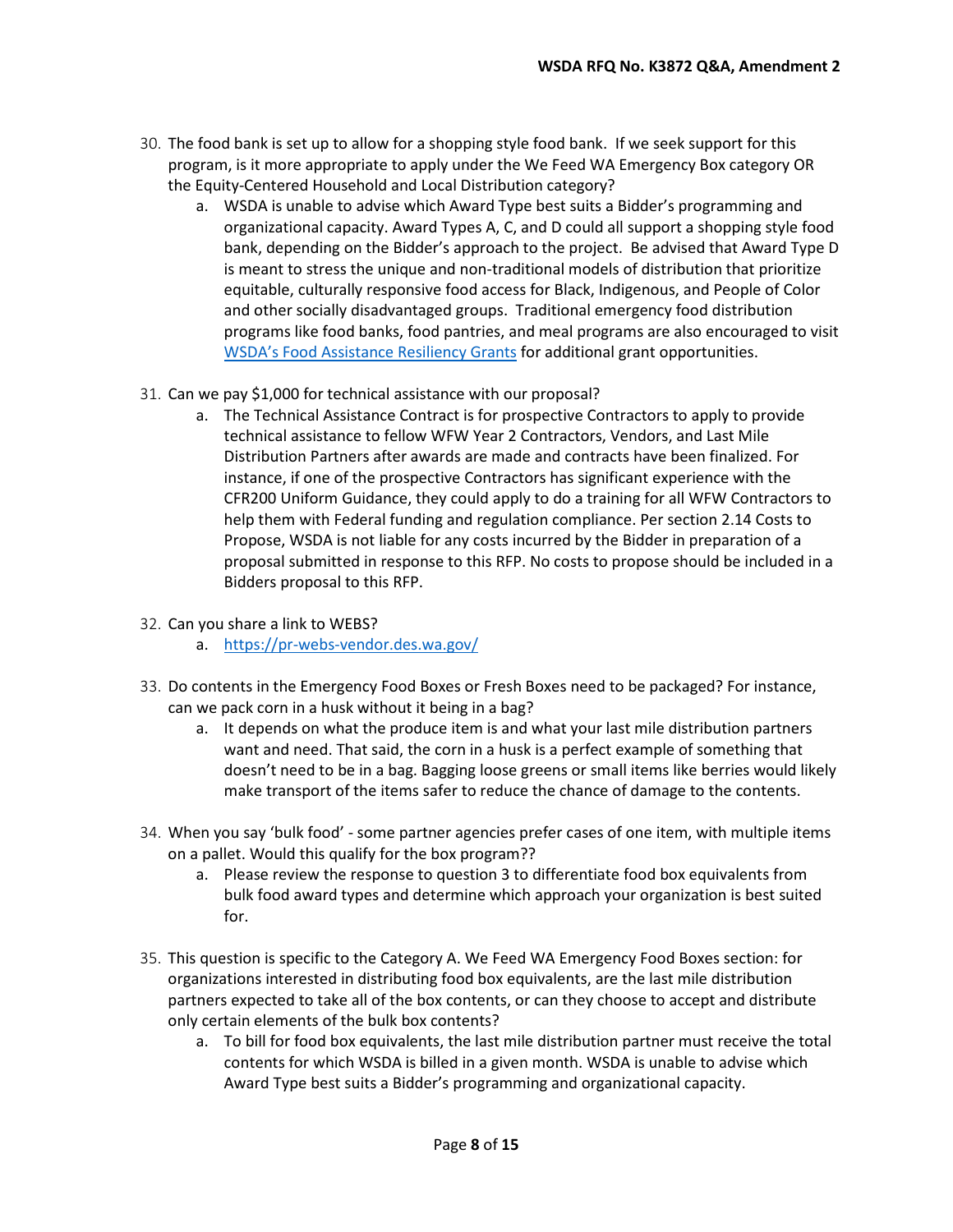- 36. If we are doing boxes, which is very common, how do we bid that? What does WSDA want to see in the invoicing?
	- a. In the Bidder's proposal, Bidder should share the minimum and maximum number of boxes Bidder can successfully distribute and the corresponding box weight that works for the communities the Bidder serves. Invoices must include the type of food box distributed, the price for that type of food box, the quantity of boxes (or equivalents), the date of distribution, the name of the Last Mile Distribution Partner, and the county in which the boxes were distributed.
- 37. On working across county lines, how does WSDA want that evidenced in the proposal?
	- a. Exhibit A to the RFP, Proposal Summary and Checklist, asks the Bidder to select the regions and counties they propose to execute program activities in. Bidder must select areas in which they have capacity to operate because there is very little room for changes to this service contract and distribution plan once the contract has been finalized.
- 38. Grassroots organizations are finding many people are showing up and saying their community also needs help. What ability do you have to help those not named in proposals to receive food in year 2?
	- a. Bidder's proposal should be thoroughly researched and vetted prior to submission, taking into consideration not only the ebbs and flows of harvest and produce availability due to the seasons, but also have in place confirmed distribution partners. If Bidder chooses to have the ability to pivot some of their monthly box resources for unexpected or new community needs and requests, one possibility is that the Bidder could name themselves as the last mile distribution partner and allot a fixed number of boxes or percentage of boxes per month to allow distribution to community that needs help and was not being served prior that is not already named in the Proposal.
- 39. One organization mentioned they are hesitant to take on new partners under the new contract since this requires them to serve the organization for the one-year lifecycle of the contract. Would it be acceptable to send extra food/boxes to an existing LMDP to be reserved for the organization that could be picked up by them? Then, if anything falls through, the regular LMDP could otherwise distribute. This would decrease our direct risk and also help to ensure food does not go to waste.
	- a. If they are partnered with an LMDP that is named in the contract and it's not above the projected distribution numbers for that LMDP, it could be acceptable. However, adjusting contract distribution numbers to provide more food than allocated in the signed contract is not allowable. Contractor cannot add LMDPs after the contract has been executed. All planned LMDPs will need to be named in the proposal to be able to receive resources funded by this program. WSDA is no longer operating under emergency procurement provisions, as directed by the WA State Department of Enterprise Services (DES) and therefore contracts are constrained by the projections and terms the Bidder states in the proposal and resulting contract.
- 40. Can you please share the link to the Federal CFR 200 guidance?
	- a. eCFR :: 2 CFR Part 200 -- [Uniform Administrative Requirements, Cost Principles, and](https://www.ecfr.gov/current/title-2/subtitle-A/chapter-II/part-200#p-200.501(c))  [Audit Requirements for Federal Awards](https://www.ecfr.gov/current/title-2/subtitle-A/chapter-II/part-200#p-200.501(c))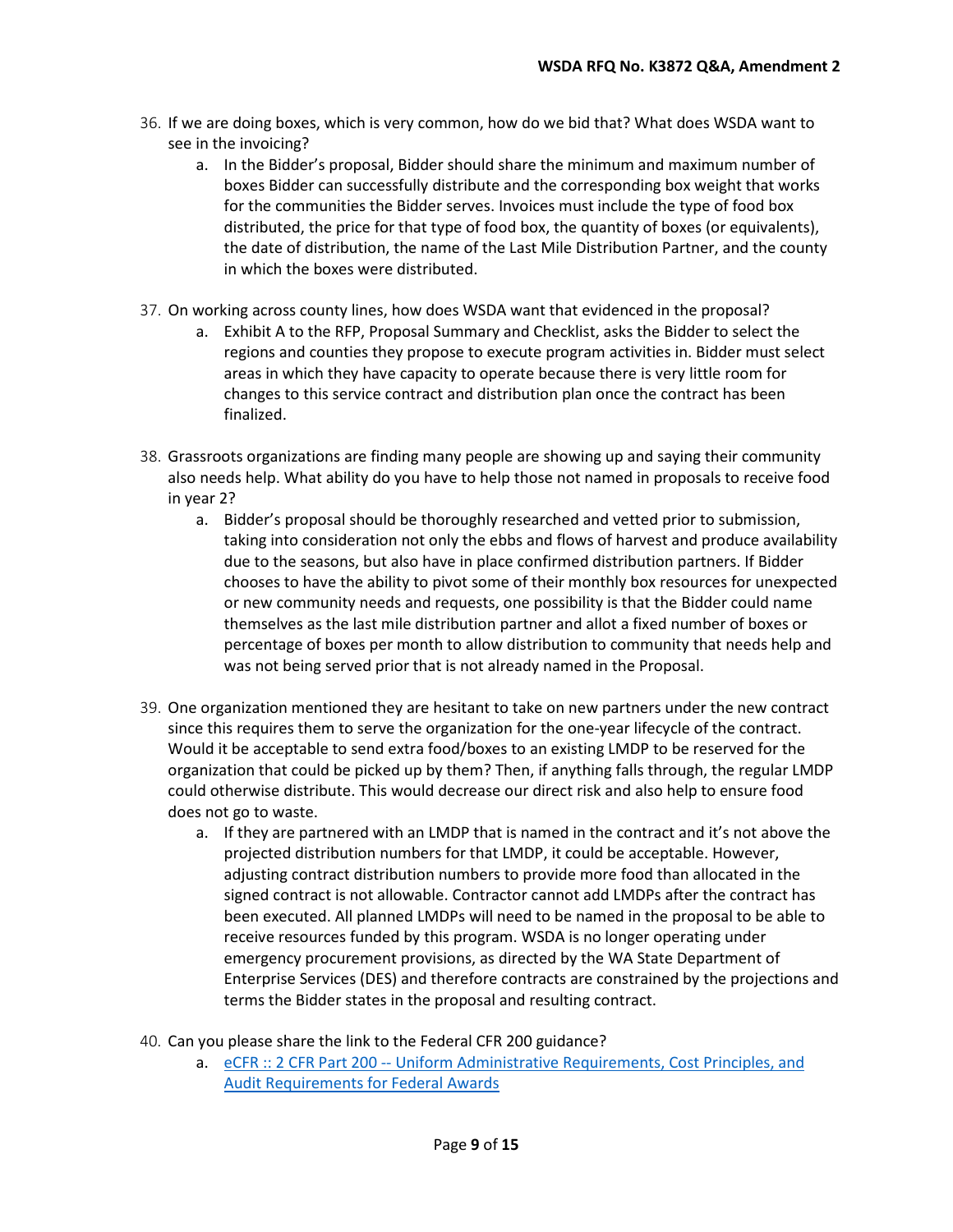- 41. Do all 6 items in the fresh box need to rotate from delivery to delivery?
	- a. Ideally, yes. However, there are some things communities want regularly and the most important thing is that the Contractor is communicating often with their LMDPs on a regular basis about community needs. It is imperative that the Contractor actively engages with their LMDPs to ensure that the needs of the community are being met as it relates to this contract.
- 42. Are there any preset geographic funding allocations for non "boxes" distributions?
	- a. If you are looking at RFP page 11, the available funding by award type gives amounts for the Emergency Food and Fresh Boxes, as well as the other categories. However, WSDA did not define specific funding allocations by geographic regions for the remaining award categories (Supplemental Emergency Food Procurement, Logistics & Distribution, Household & Local Distribution, or Technical Assistance).
- 43. Will the invoicing and backup documentation be the same as the current WFW process?
	- a. As a part of the technical proposal, WSDA is requesting each Bidder "Describe the qualitative and quantitative metrics that the Bidder is equipped to report on, including: households served, pounds of food, types of food, amount spent procuring food from farms and food businesses, and amount of service & handling fees paid to LMDPs." (See page 20 of the RFP).
- 44. Would boxing organizations producing ready-to-go-food for the public much like someone who would bag onions for a farmer, qualify as a food producer and therefore be an acceptable food purchase within the 50% procurement requirement?
	- a. Please see the updated definition of Local or Regional Food Producers.
- 45. If critical intermediary food producers are not recognized in the food stream as an acceptable "food producer" for WSDA, what does WSDA recommend to Contractors if the fisherman, farmers, meat growers, etc. don't sell directly to the Contractor, as is often the case in the food business?
	- a. Please see the updated definition of Local or Regional Food Producers.
- 46. If we are sourcing boxes from another company who are ultimately sourcing the food that goes into the boxes and the only cost they are adding is the box packaging cost, is that considered an acceptable cost as a part of the requirement to procure at least 50% of emergency food directly from farms and other food producers?
	- a. Please see the updated definition of Local or Regional Food Producers.
- 47. What is your definition of a food producer?
	- a. Local or Regional Food Producer: Local and regional producers are farmers, ranchers, producers, processors, or distributors and other businesses involved in food production or distribution that are located in the state of tribal region or within 400 miles of the delivery destination. This updated definition aligns with the USDA definition.
- 48. Related to the questions above, Award Types A & B mention a 50% sourcing requirement from farms and other food producers. Do farmers cooperatives and food hubs count? As an example, food hubs are owned by their farmers.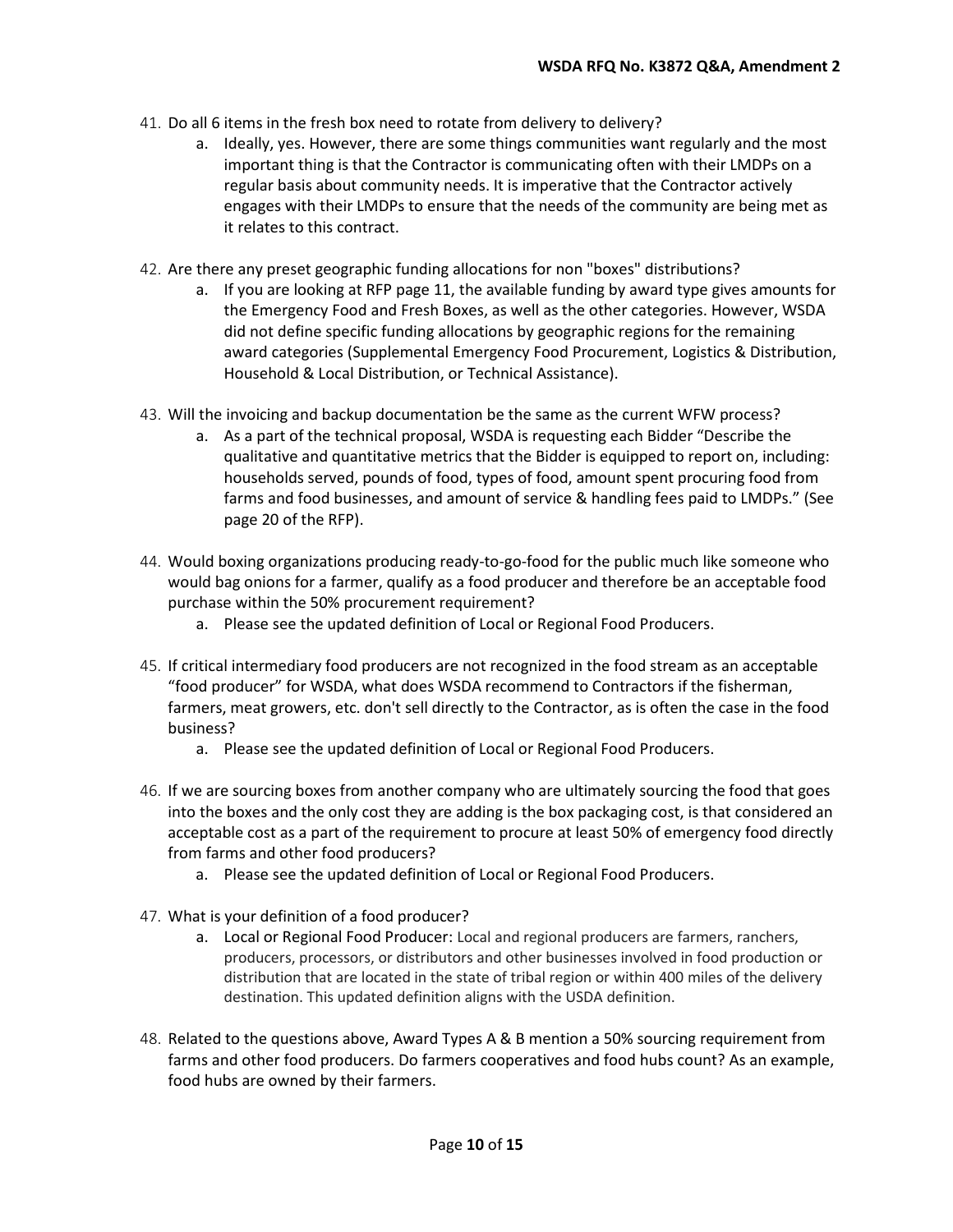- a. Yes, see definition of Local or Regional Food Producer above.
- 49. Prepared foods follow-up: In this case, they wouldn't be charging for a whole food bag because they have to charge for production costs and food gets condensed in the food preparation process. How is WSDA expecting them to bill for this food?
	- a. Bidders should use Exhibit C to describe various food box and unit types. The Bidder must propose the cost of the prepared food item(s) you are requesting funding for and how you propose to bill for that type of food box or item.
- 50. Can the Bidder add the prepared meals to bulk distributions under Section C Supplemental Emergency Food Procurement, Logistics & Distribution?
	- a. WSDA is unable to advise which Award Type best suits a Bidder's programming and organizational capacity. Since it's not a "box", consider reviewing if what Bidder is proposing might fit Award Types C & D.
- 51. If a farm receives product at their location that was not grown by them, but the successful Bidder remits directly to that farm for the purpose of placing those items in a box for the program, do those items meet the requirement of being viewed as a direct purchase from the producer (the 50% requirement in option 1 and 2)?
	- a. The definition of Local or Regional Food Producer and should guide Bidder in determining if this is allowable.
- 52. Given the contracting constraints, is serving a general community (e.g. south King County) specific enough for distribution plans? And specific cities and neighborhoods could be determined later?
	- a. As a part of the proposal (Exhibit A), Bidder must propose to deliver goods and services within counties. Specific cities/neighborhoods is not a proposal consideration for this RFP. Bidders may elect to list themselves as the Last Mile Distribution Partner for services in certain counties if they will be sponsoring distribution directly, or in partnership with organizations that are not named in their proposal.
- 53. Can there be flexibility if you have extra food that didn't get distributed due to last minute changes made by a last mile distribution partner (LMDP)? For example, if they requested 50 boxes but at the last minute tell you they can only take 30. Can the WSDA Contractor donate the extra food to another organization that needs it in order to ensure food is not wasted? Why won't you give us flexibility in this contract?
	- a. WSDA shares a concern and commitment to preventing food waste and will work with Contractors on a case-by-case basis when these events arise once contracts are issued. At this point in the process, WSDA encourages all Bidders to have conversations about "right sizing" up front, at the time of proposal, to ensure a strong project plan. When Bidders identify external Last Mile Distribution Partners in their proposal, the strengths and assets of these LMDPs add value to the proposal that affect the scoring. In effect, the Bidders inclusion of Last Mile Distribution Partners in their proposal is a commitment to those organizations that the Bidder, if selected for a contract, is bound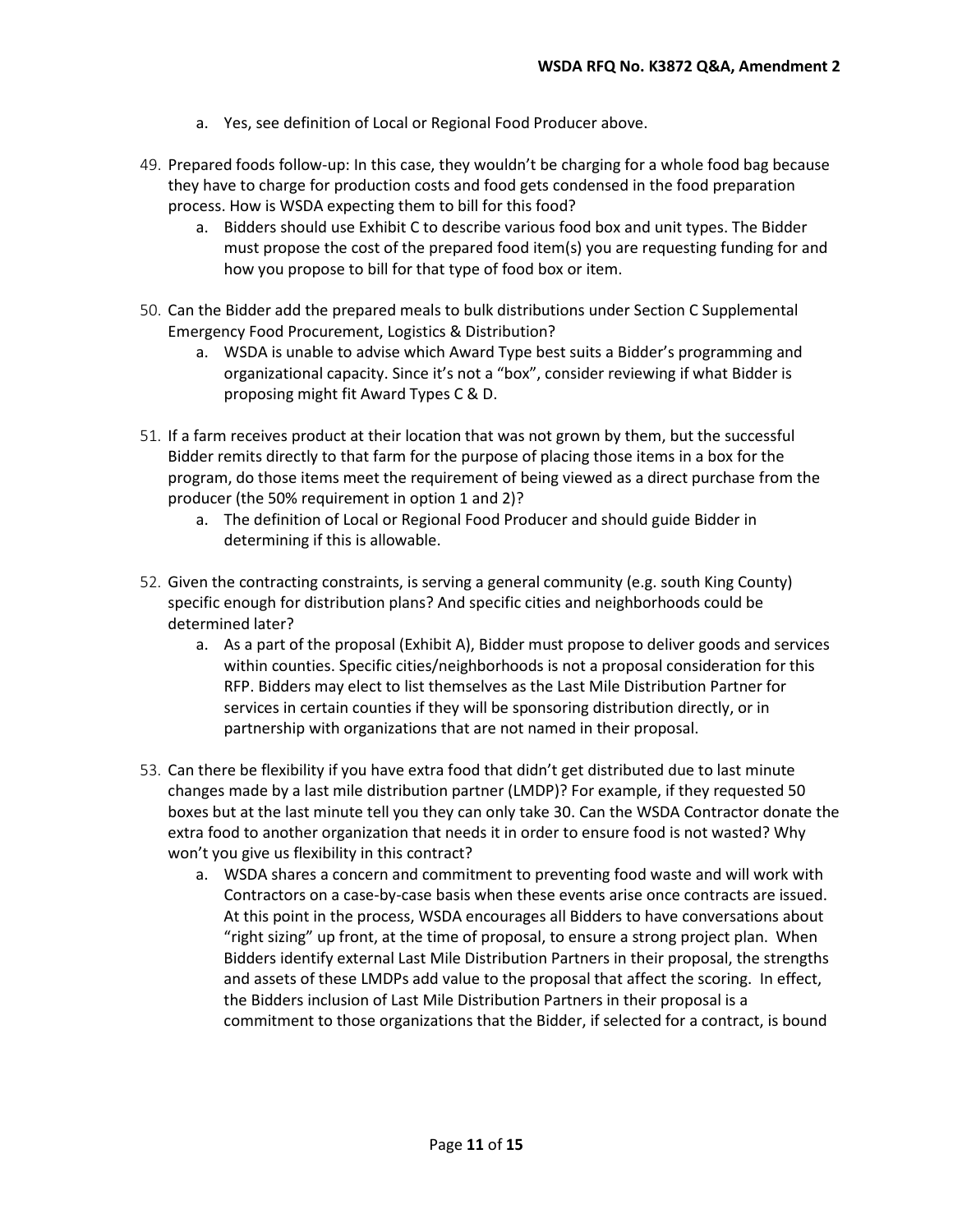to uphold.

- 54. If our organization is allotted to receive Fresh Boxes from the Apparent Successful Contractor in our region, are we also eligible to receive other foods from other Apparent Successful Contractor's that won different award types?
	- a. Yes.
- 55. Are Bidders allowed to submit more than 3 Letters of Support?
	- a. Please be strategic in your response to this requirement and do not provide more than 3 letters of support.
- 56. Related to the Equity-Centered Household Distribution, specific to pop-up mobile food giveaways: My company has 13 years of experience preparing foods and procuring ingredients, but not specifically in the "emergency" food space. Does this disqualify my company from applying directly to the RFP to participate in the mobile food pop-ups and food giveaways, or since we have a lot of experience in the activity itself that would be required, is that acceptable? If we would be ineligible to bid this year, in order to gain this experience for next year, would becoming a supplier to a successful Bidder who is awarded the contract technically give us the experience we need to meet this requirement in the future?
	- a. As stated in the RFP Minimum requirements: "Bidder must have 1 or more years' experience procuring and/or distributing emergency food within Washington State within the past 2 years". However, partnering with an organization that does meet those requirements is a reasonable option to gain the experience outlined in the RFP minimum requirements to help you qualify for the ability to directly for contracts in future years.
- 57. Related to the Equity-Centered Household Distribution, specific to pop-up mobile food giveaways: Do the prepared foods offered in mobile food pop-up giveaways have to meet a certain weight requirement per individual recipient?
	- a. There is no minimum weight requirement expectation for prepared meals. However, a reasonable range of weights (min/max) for each prepared meal should be included in the proposal.
- 58. Specific example question: A load of produce gets rejected from a retailer because the truck is late. That product is 100% fine, but the truck needs to get it off. They unload at a farm that also provides product to a contract holder. The farm takes title to the product from the original grower. Can that farm sell that product to a Contractor and have it hit the 50% requirement?
	- a. Yes. Please see the definition for Local or Regional Food Producer.
- 59. Is the letter of submittal supposed to be a separate document from the RFP or can it be included in the RFP?
	- **a.** There are 7 parts to the Bidder's Proposal and the Letter of Submittal should be submitted with the Proposal and the other 6 parts. For a list of the required documents that should accompany the submission to be considered, please see page 16 of the RFP.
- 60. Regarding Exhibit C of the RFP, section A: If we are bidding the base period, are we allowed to have 4 seasonal boxes per performance period, for a total of 16 boxes in Exhibit C?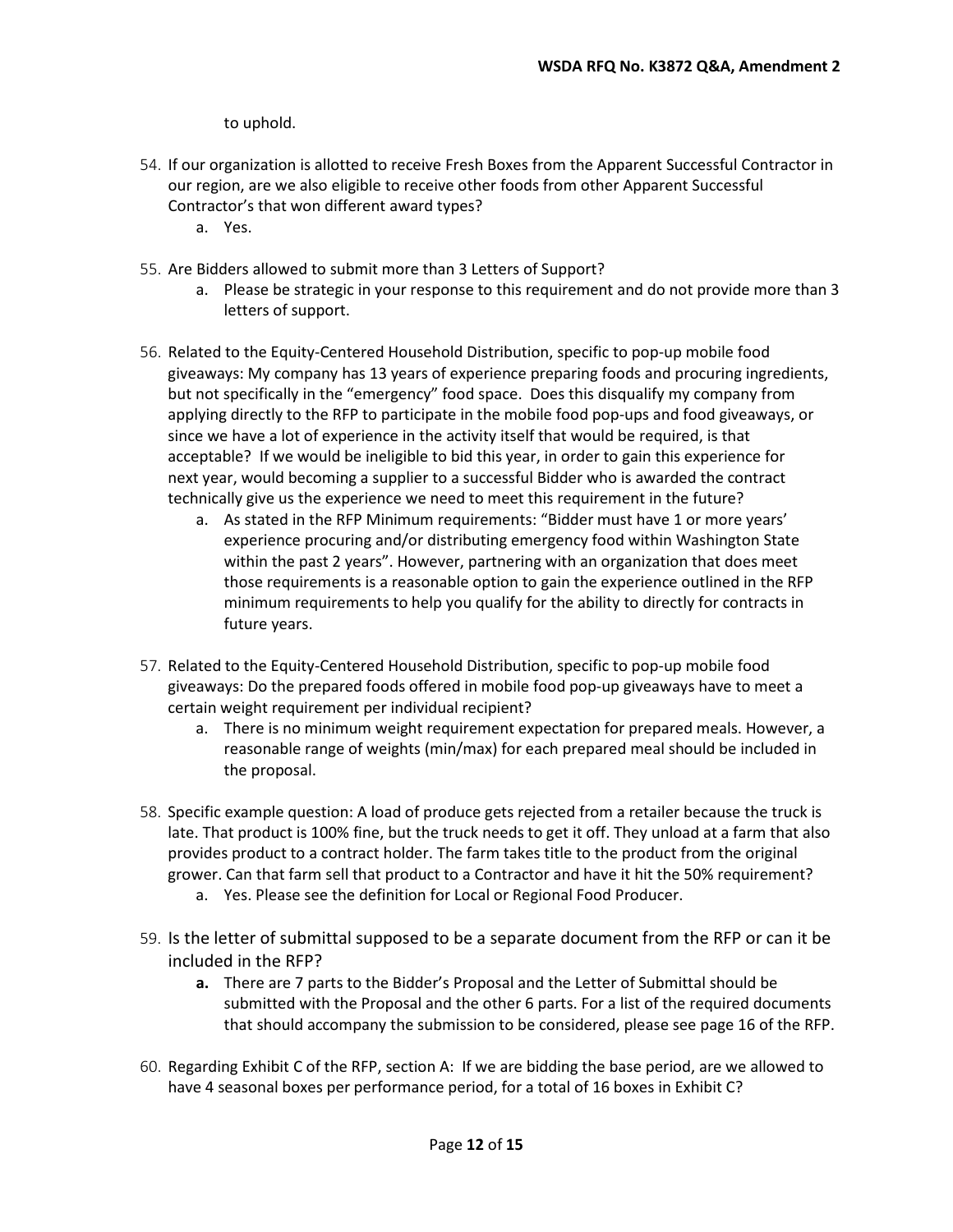- a. No. Bids may include up to 5 different WFW Emergency Food Box types total, or up to 4 total WFW Fresh Box types. Box types for either award type may be differentiated by season, contents, weight, and/or product value.
- 61. What will the process be after awards are made if a company needs to change the proposed products?
	- a. Prior to making any adjustments to your distributions, you will need to notify WSDA in writing and include details about the situation with a proposed change. You must wait for approval in writing from WSDA prior to making any changes to menus in your executed contract.
- 62. Can you clarify the language used in Section 1.3 Award Types, in sub-sections a. & b., "Bidders must be equipped to procure at least 50% of emergency food directly from farms and other food producers." Does 'directly' convey that the Contractor is the 'first purchaser' (i.e. paying the farmer directly for the food items procured)? If this is not the definition of 'directly', how does WSDA define that term? How does WSDA define 'other food producers' — foragers, fishers, etc?
	- a. Please see page 1 of this document for the definition of Local or Regional Food Producer.
- 63. Section 4.4 Evaluation Criteria, Weighting and Scoring identifies 15% of the score to be associated with Goods & Services Description & Prices (Exhibit C), and then provides a subbreakout of that scoring regarding quality and cultural relevance — given Exhibit C provides space to provide basic item description, quantities and pricing, but not space for narrative specifically regarding characteristics of quality and cultural relevance, where should applicants 'make their case' on these scoring criteria? We expect to share relevant information across our Proposal Narrative, but it is unclear if evaluators will be considering those narrative sections in scoring this particular area, given the identification of Exhibit C in the description.
	- a. Bidder should include details about quality and cultural relevance of foods being procured in the proposal narrative. The proposal narrative will be considered in scoring this section, in addition to Exhibit C.
- 64. Regarding the References and Letters of Support (Exhibit E) in Section 4.4, and the guidance provided in Section 3.5 that current WSDA staff should not supply letters of support, can WSDA as a contracting agency be provided as a past performance reference (Exhibit E) (in contrast to being asked to supply a letter of support). In the case that such a past performance reference is acceptable, is there any preference by the agency between a submission containing such a past performance reference versus a letter of support from a different entity?
	- a. Bidders may list WSDA contracts as a past performance reference, but may not request a letter of support from WSDA employees. There is not a preference between letters of support and past performance references.
- 65. Page 2 of Exhibit F, the Services Contract Including General Terms and Conditions, it is indicated that indirect costs will be included in contracts for services under this solicitation, which is in contrast to the current We Feed WA Contract. Is it correct that all contracts issued in response to this solicitation will include an indirect cost rate?
	- a. This RFP is for a goods and services contract and each Bidder will complete Exhibit C, Goods & Service Description Pricing Form to summarize the total proposed fees for all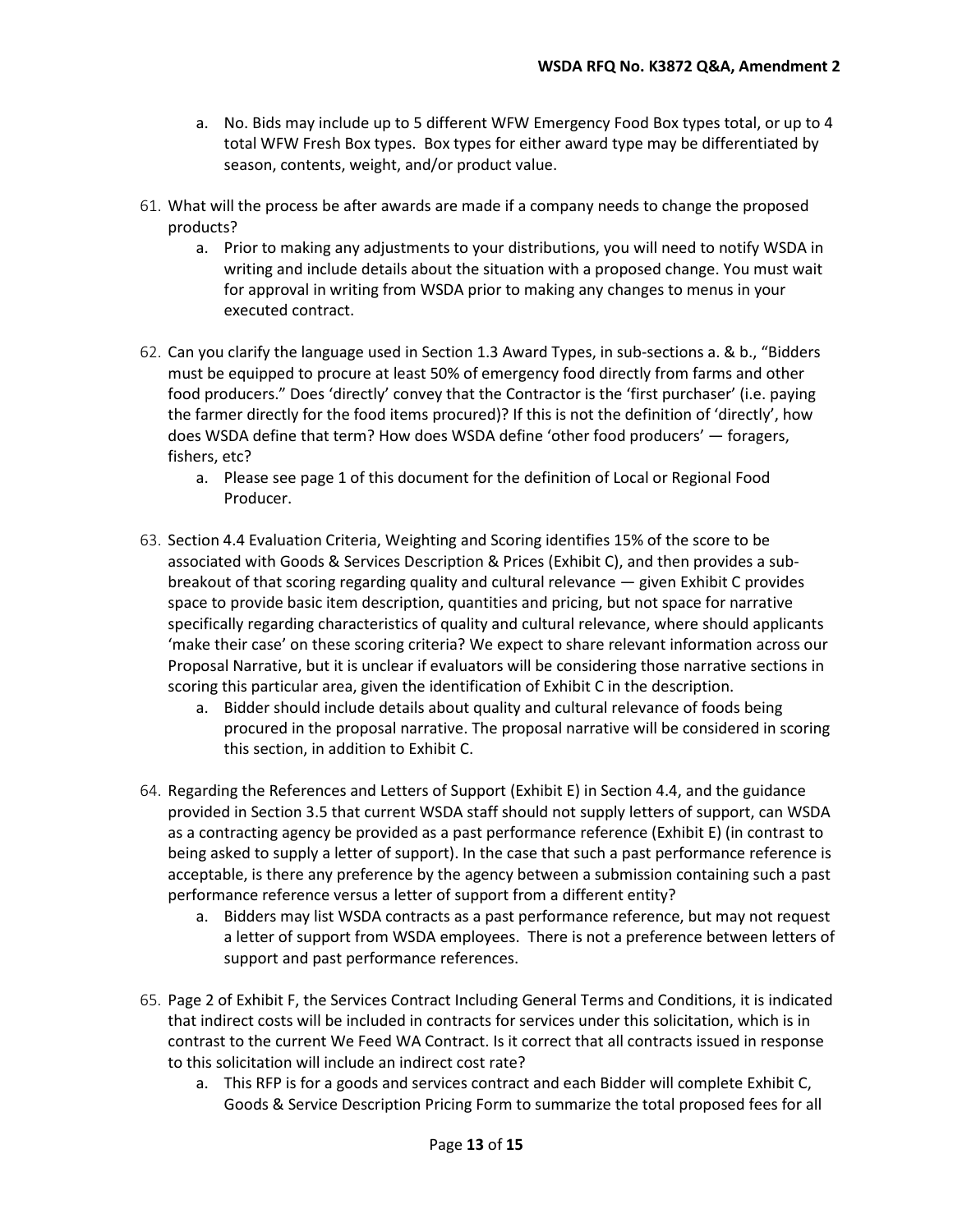items proposed for any award type. This proposed fee must be inclusive of all direct and indirect costs. Contracts will not include any additional indirect cost rate beyond the Bidder's proposed fees.

- 66. Will responsive technical services proposals need to be prepared to provide services to all successful Contractors? Would a technical service proposal providing services to Washington farms and food producers supplying products to successful Contractors (but not necessarily to the Contractors themselves, or was not focused on Contractors) be considered "responsive" per section 2.11?
	- a. Responsive technical services proposers that are awarded a contract through this RFP will be providing technical services to successful Contractors, their Vendors, and their Last Mile Distribution Partners (LMDPs). Bidders are not required to be able to provide technical assistance to *all* successful contractors, but must be able to indicate the scope of service, intended audience (based on the categories named above), and limitations in the Proposal Narrative and on Exhibit C.
- 67. If a Bidder proposes services across several award types, how would WSDA prefer the Bidder present the maximum and minimum quantities per period within the constraint table of any one service/award type in Exhibit D? (I am not sure how to articulate this clearly/efficiently in writing — if a Bidder can supply 500 units of food during a service period, should the aggregate maximum capacity across service/award types not exceed that number? Or should a Bidder indicate 500 units of food for each type of service, not knowing if they may be awarded a contract for one service but not the other?)
	- a. Please respond to each Award Type table that Bidder intends to propose performing services in as though Bidder will be successful in all award types they submit a proposal in. For instance, if Bidder proposes to perform services for Award Types A & C, Bidder should be prepared to operate between minimum and maximums stated for both award types if awarded a contract to perform services in their stated distribution regions. Bidder should propose only what bidder is able to perform within each Award Type and distribution region.
- 68. Can proposals be partially successful? E.g. one county awarded but not another, or one award type in one county but not another award type? (also one season awarded, but not another?) a. Yes.
- 69. Are all hunger relief partners for Award Type B already locked in? Can additional hunger relief partners request funding for this program?
	- a. Yes, all hunger relief partners for Award Type B have already been determined through existing involvement with the WSDA Food Assistance (FA) Program.
- 70. Can hunger relief orgs targeted for Award B type boxes also be targeted for Award A type boxes or Award type C bulk purchasing so they can access Dairy/Eggs/Protein through the program? (Additional funding, not redirecting Type B funding)
	- a. Yes
- 71. Regarding Procurement Standards mentioned on p.11 For Award Type B If we're sourcing produce only, do we need to worry about this section? Our plan is to source from our member farms, local non-member farms, and larger distributors to fulfill the variety and weight